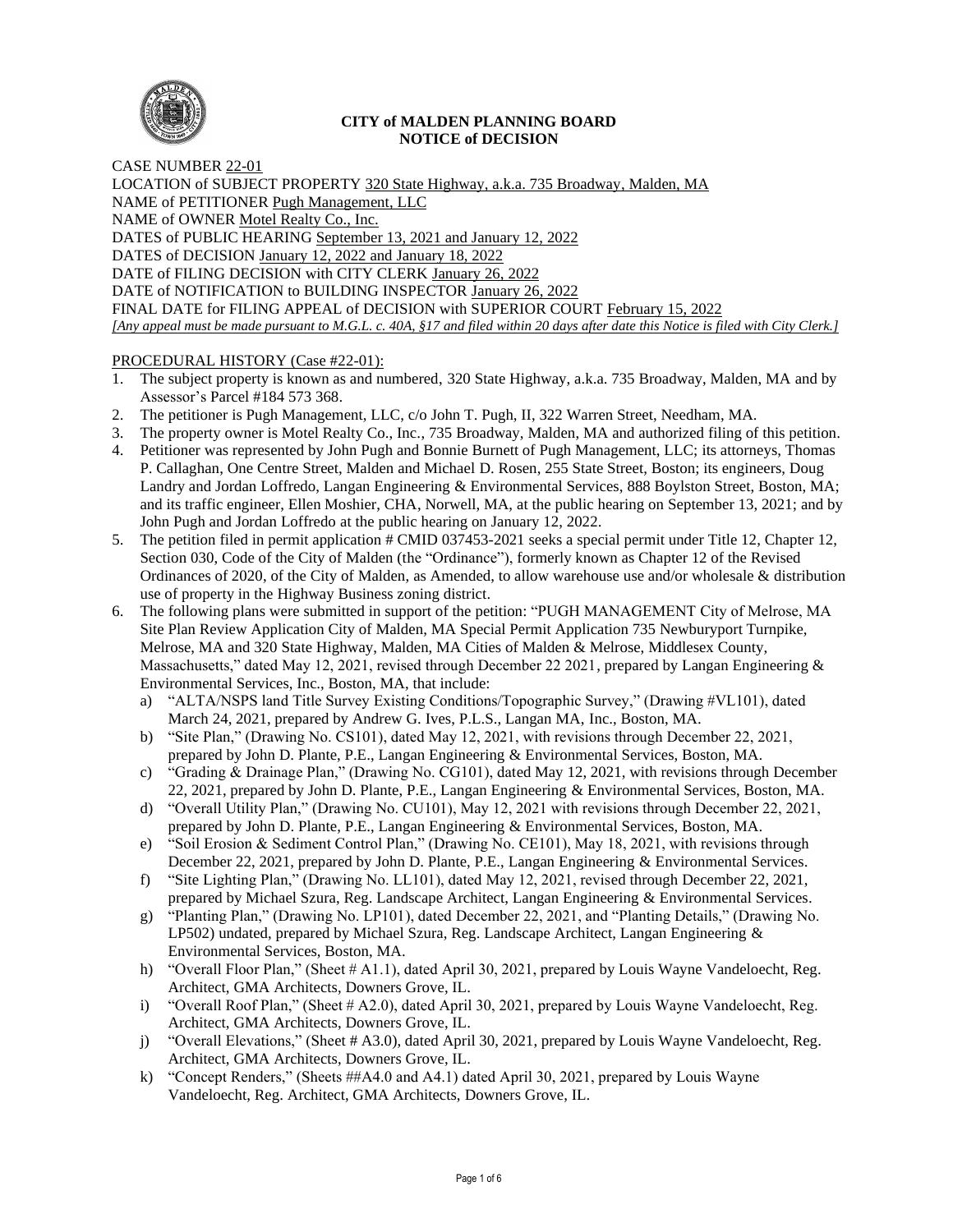- 7. The following traffic impact information was submitted in support of the petition:
	- a) "Traffic Impact Study 735 Broadway Site Redevelopment," dated April 23, 2021, prepared by Ellen Moshier, P.E., CHA, Norwell, MA.
	- b) Memorandum, "Responses to Comments," dated June 9, 2021, prepared by Ellen Moshier, P.E., CHA.
	- c) Memorandum, "735 Broadway: Trip Generation Memo," dated August 4, 2021, prepared by Ellen Moshier, P.E., CHA.
	- d) Memorandum, "Response to 735 Broadway 320 State Highway Peer Review Memo dated 6.22.21," dated August 4, 2021, by John Pugh, Managing Partner, Pugh Management.
	- e) Memorandum, "Re: 735 Broadway Proposed Development Facility Operations & Throughput Analysis," dated August 4, 2021, from John T. Pugh, RA & Bonnie Burgett, partners at Pugh Management.
	- f) Memorandum, "735 Broadway (320 State Highway) Proposed Traffic Monitoring Program," dated October 20, 2021, unsigned, on Pugh Management letterhead.
	- g) Memorandum, "Transportation Impact Assessment Review Proposed Warehouse Building 735 Broadway and 320 State Highway (Route 1) Malden and Melrose, Massachusetts," dated October 21, 2021, prepared by Jeffrey S. Dirk, P.E., PTOE, FITE, Vanasse & Associates, Inc., Andover, MA.
- 8. The following other information was submitted in support of the petition:
	- a) Memorandum, "Boston Market Industrial Lease Comp Memo dated July 12, 2021," prepared by Edward J. Jarosz, Executive Managing Director, Newmark, Boston, MA.
	- b) Set of 3 slides, "Malden Broadway Corridor Framework Plan: Aligned Priorities Consistent with Broadway Corridor Goal," dated July 14, 2021, unsigned, numbered 38, 39, 40.
	- c) Document, "320 State Highway Malden, MA Supplemental Submission December 21, 2021 City of Malden Planning Board Special Permit Application," dated December 21, 2021, unsigned with Pugh Management, Kelliher & Callaghan and Langan listed on cover sheet, that describes proposed mitigation and benefits.
- 9. The public hearing by the Malden Planning Board was originally tentatively scheduled for June 2021, and at petitioner's request, scheduled to July 2021 to allow petitioner to obtain zoning relief from the City of Melrose; the Malden Planning Board did not open the public hearing as scheduled on July 14, 2021 or August 25, 2021, due to two separate notice deficiencies resulting from inadvertent errors by the City regarding mailing of notice to abutters in surrounding cities; and on July 14, 2021, the City of Malden and petitioner agreed in writing to extend the 65-day time frame to hold the public hearing, per Massachusetts General Laws, Chapter 40A, §9.
- 10. On September 13, 2021, the Malden Planning Board opened and held the public hearing, tabled the public hearing and its decision to allow the opportunity for the City Planner and City Engineer to meet with MassDOT and petitioner regarding the feasibility of the following modifications to the proposed site access/egress: a) Modify driveway and curb-cut on Route One, Malden (eastern site drive) to a dimension that allows all tractor trailer and truck traffic access/egress to the site via Route One; b) Reduce driveway and curb-cut on Broadway (southern site drive) to 24 feet and restrict use for access/egress of only passenger vehicles and small trucks; and c) Install signage at Broadway site drive (southern site drive) to prohibit tractor trailers access/egress via Broadway and restrict access/egress via Broadway to passenger vehicles and small trucks.
- 11. The Malden City Council amended the Ordinance to prohibit wholesale & distribution use in the Highway Business zoning district in City Council Paper 383/2021, ordained on December 7, 2021, which includes an exemption for applications filed prior to the date of first publication of the notice of public hearing on the amendment on September 10, 2021, which exemption applies to petitioner's application filed on May 19, 2021.
- 12. Petitioner appealed the Malden Planning Board decision to deny endorsement of a proposed subdivision plan of the subject property in Land Court Civil Action No. 2021 Misc. 000487, filed on October 1, 2021 and suspended via Court Order on December 6, 2021, confirmed as a Motion to Stay Action on December 8, 2021.
- 13. On January 12, 2022, the Malden Planning Board reopened and held the public hearing and rendered a decision regarding the part of the petition seeking a special permit for warehouse use.
- 14. On January 18, 2022, the Malden Planning Board ratified and confirmed its decision regarding the warehouse use and rendered a decision regarding the part of the petition seeking a special permit for wholesale and distribution use.
- 15. In accordance with the City of Malden Local Executive Order issued on January 4, 2022 regarding COVID-19, the public hearing on January 12, 2022 was held virtually and petitioner and members of the public attended and participated remotely via technological means; and the public meeting on January 18, 2022 was held virtually and public attendance was remote via technological means.
- 16. The public hearings complied with the notice requirements of Title 12.32.020(K) of the Ordinance and Massachusetts General Laws, Chapter 40A, §11, and in addition, the notice of the second public hearing held on January 12, 2022 was mailed to abutters.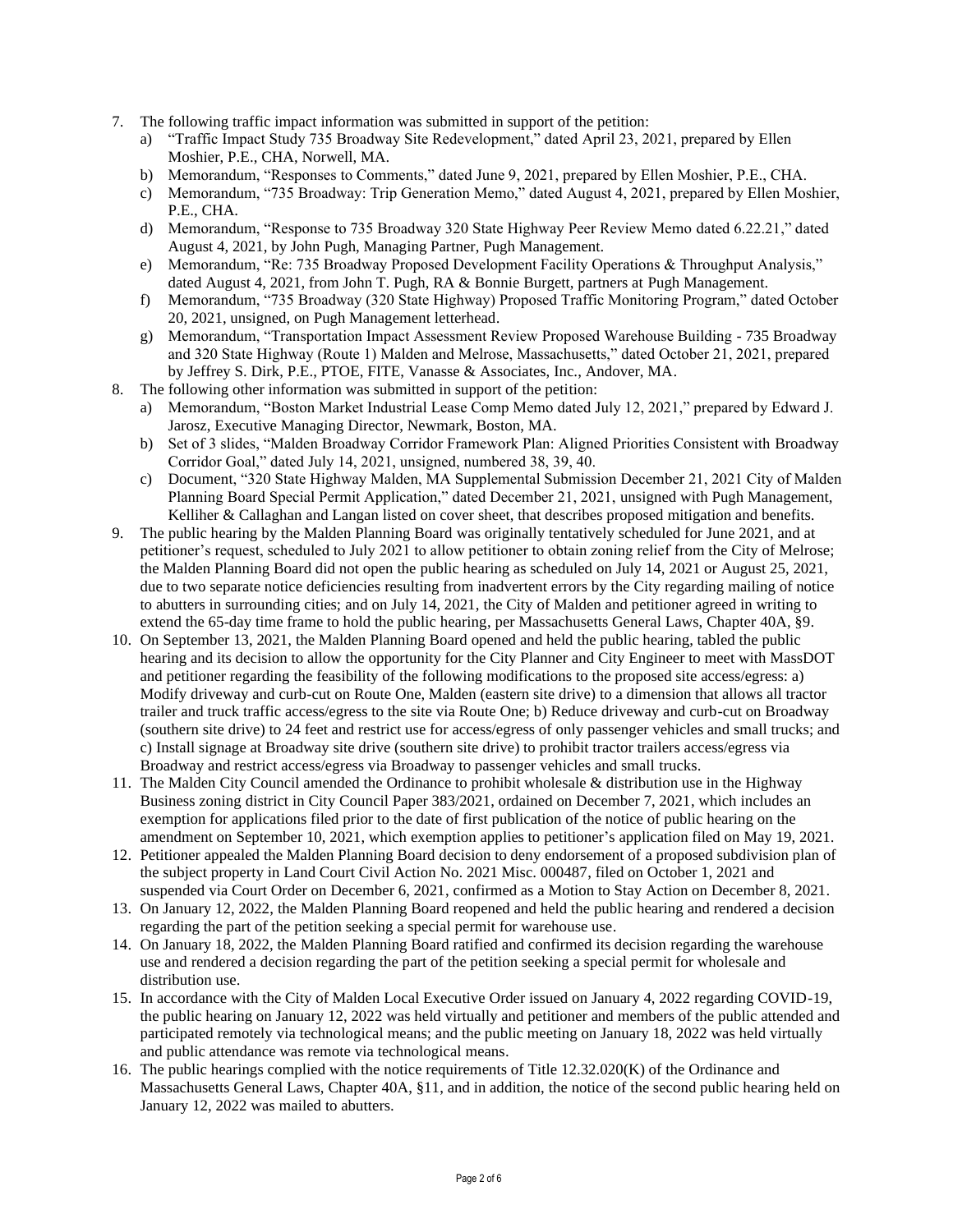# FINDINGS of FACT (Case #22-01):

The City of Malden Planning Board finds the following facts:

- 1. The property is located on the eastern side of Broadway/State Route 99 and western side of state highway Route One South, with existing frontage and access/egress via Route One in Malden and on Broadway in Melrose.
- 2. The project site collectively contains an approximate total five acres (218,339 square feet) with 2.7 acres (118,073 square feet) or 54% in Malden and 2.3 acres (100, 251 square feet) or 46% in Melrose.
- 3. Currently on the project site are: a) three, single-story motel buildings, occupied by the Town Line Motel: one with 26 rooms and one with 25 rooms in Malden; and one with 25 rooms in Melrose; b) an offsite parking facility consisting of a paved, fenced parking lot of approximately 12,802 square feet, in Malden, used for school bus parking per Outdoor Parking License (City Council Paper 335-21); a vacant single-story restaurant building in Melrose; a vacant trailer in Melrose, most recently used as offices for an on-site used car dealer; and two accessory signs, one near Route 1 in Malden and one near Broadway in Melrose.
- 4. The property contains an intermittent stream in Malden that runs along the southern property line.
- 5. The proposal is to demolish all buildings, remove the trailer and offsite parking lot, and to construct a new single-story building containing 94,000 square feet, with 30,598 square feet (33%) of the proposed new building located in Malden, and 63,402 square feet (67%) located in Melrose.
- 6. Under the proposal, there will be twenty-three (23) loading bays/spaces and one loading dock/ramp with a "drive in door," and seventeen of the loading bays/spaces and the loading dock/ramp are located entirely in Malden.
- 7. Under the proposal, the new building and property might be used as a warehouse and/or distribution facility.
- 8. The property is located in the Highway Business zoning district.
- 9. The Ordinance provides a use category and definition for "warehouse;" classifies "wholesale and distribution" under a single, combined use category and contains no definition; and does not provide a distinct use category or definition for distribution or distribution facility, per Title 12.12.030 and 12.32.060 of the Ordinance.
- 10. Warehouse use and wholesale and distribution use may be allowed by special permit in the Highway Business zoning district, per the applicable provisions of Title 12.12.030 of the Ordinance.
- 11. Direct abutters to the south are several single-family dwellings and the Town Line Estates mobile home park; to the west, a utility substation for gas, electric, telephone; to the north, in Melrose, a cemetery and used car dealer; the east, on the other side of Route 1/State Highway is the Overlook Ridge multifamily residential development; and to the west, on the other side of Broadway, in Malden is a plumbing/heating/ HVAC wholesale supplier, and in Melrose, a marijuana retailer and medical dispensary, and a paving contractor.
- 12. Surrounding land uses are, in Malden, a body art/tattoo parlor, recreation for gainful business/bowling alley, and restaurant; in Melrose, a cemetery and City waste transfer station; and in Saugus, an asphalt/concrete recycling and building, construction and contractor's supply business, residential dwellings, business and industrial uses.
- 13. The proposed warehouse use is not in conflict with surrounding land uses.
- 14. The proposal complies with all dimensional controls for that portion of the building and property in Malden, as per Title 12.16.030 and 12.16.040 of the Ordinance.
- 15. The site plan depicts all parking proposed on the entire site, both Malden and Melrose; under the revised proposal, a total of 98 parking spaces will be provided on site: 53 spaces (54%) are located entirely in Malden; four spaces (4%), partially in Malden and Melrose; and 41 spaces (42%), entirely in Melrose.
- 16. For the portion of the proposed building in Malden, containing 30,598 square feet, 31 parking spaces are required for warehouse use or 37 spaces for wholesale & distribution use, per Title 12.20.010 of the Ordinance.
- 17. The proposed amount of parking in Malden exceeds the requirements for the portion of the building in Malden.
- 18. Under the proposal, parking spaces on the Malden portion of the site will be used to satisfy Melrose parking requirements, given that, as stated on the site plan, Melrose zoning requires 64 parking spaces for the portion of the proposed building in Melrose, however, only 41 spaces will be provided on the Melrose portion of the site.
- 19. As per the revised site plan, 30 parking spaces in Malden will be installed using permeable or porous pavement.
- 20. The proposal complies with the parking requirements regarding dimensions, aisle width and driveways, per Title 12.20.020 the Ordinance.
- 21. The revised site plan depicts the required bicycle parking for eight, per Title 12.20.020 of the Ordinance.
- 22. The proposal provides the required landscaping and snow storage, per Title 12.20.020 of the Ordinance.
- 23. The proposal requires three loading spaces, per Title 12.20.030.E.3 of the Ordinance.
- 24. Under the proposal, there will be twenty-three loading bays/spaces and one loading dock/ramp; seventeen (17) loading bay/spaces and the loading dock/ramp are located entirely on the Malden portion of the site, and six other loading bay/spaces are located partially in Malden and with doors/access to the building in Melrose.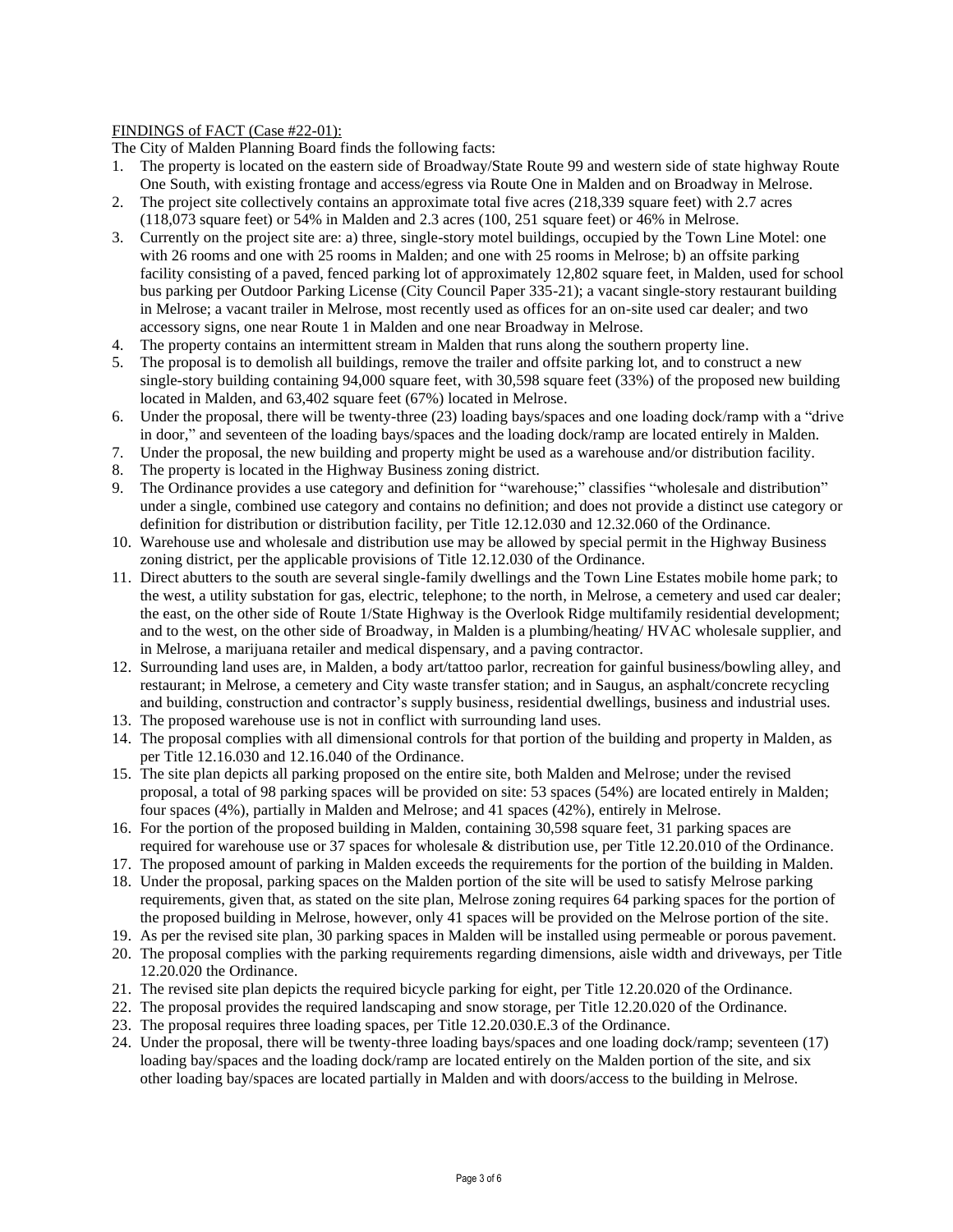- 25. The proposed loading bays/spaces comply with requirements of Title 12.20.030.A of the Ordinance: sixteen meet dimensions for loading bays (12 x 55 feet) and six exceed dimensions for loading spaces (12 x 40 feet).
- 26. As depicted on the revised site plan, the locations of the proposed dumpsters and trash compactors with enclosures comply with siting and visual screening requirements of Title 12.20.030.H of the Ordinance.
- 27. Under the proposal, there will be a screening area with fencing along the southern property line abutting residential uses, which complies with the requirements of Title 12.20.040 of the Ordinance.
- 28. The City's peer review of petitioner's traffic impact study and memoranda is described in correspondence dated June 22, 2021 from Kenneth Petraglia, P.E., P.T.O.E., Malden, MA and various subsequent email; and recommends that petitioner implement traffic and safety mitigation on-site and in the project area, including: improvements to signal timing and crossing timing at the Broadway, Central Avenue & Ewell Street intersection; safety improvements on Broadway for pedestrians, bicyclists and motorists, such as bike lanes, pavement treatment and embedded reflective lights; modifications to reconfigure site driveways and curb-cuts to allow tractor trailer truck access/egress via Route One and to restrict truck egress on Broadway; and future traffic monitoring after occupancy and discussion of further traffic mitigation and/or operational adjustments; and also recommends petitioner's proposed measures to install on-site bicycle racks to encourage employees to use alternative modes of transportation; relocation of an MBTA bus stop closer to the site; installation of signage on site to prohibit idling; and management of truck access by the facility loading dock manager/operations manager.
- 29. On September 30, 2021, Malden City staff, namely, City Planner Michelle Romero, City Engineer Yem Lip and Building Commissioner Nelson Miller, virtually attended a "Pre-Application"/"pre-permit technical" meeting with Massachusetts Department of Transportation (MassDOT) District 4 Deputy District Highway Director Frank G. Suszynski, his traffic engineers and project development staff, and petitioner and its engineers; and at this meeting, the project site drives for access and egress via Broadway/Route 99 and Route One were discussed.
- 30. Following the September 30, 2021 meeting with MassDOT, petitioner revised the proposal and modified the plans regarding site access and egress via Route One and Broadway/Route 99 as follows: the eastern site drive on Route One, Malden is increased to 121 feet in width, reconfigured to allow access for tractor trailers and egress for all vehicles, and includes painted pavement markings and "channelizing" lines to designate an access lane; and the southern site drive on Broadway, Melrose is reconfigured to a divided driveway with the southern section, 21 feet in width, to provide one-way access for passenger vehicles and small trucks; and the northern section, 28 feet in width, to provide one-way egress for all vehicles, including all trucks, only right turns out, with left turns out restricted by driveway angle, curbing, a channelized island and "No Left Turn" signage.
- 31. A proposed third site drive on Broadway, Melrose, at the northwestern corner of the site, will be one-way and provide egress only for passenger vehicles and access only for emergency vehicles to the rear of the building.
- 32. Petitioner proposes Traffic Impact Mitigation consisting of the following mitigation funds and traffic monitoring and mitigation proposal: as mitigation funds, to address certain concerns, petitioner proposes to make a voluntary contribution of \$100,000 to the City of Malden to be used for traffic calming measures along the Broadway corridor; and petitioner's Traffic Monitoring and Mitigation Proposal consists off petitioner conducting a postdevelopment program that includes: a) data collection of traffic volumes entering and exiting (hourly and daily), turning movement and vehicle classification counts for weekday morning and weekday evening peak periods, and motor vehicle crash data, at project site Broadway driveways, for two, contiguous seven-day periods, once, within six months after issuance of a final certificate of occupancy and once within one year after issuance of a final certificate of occupancy; b) a summary reports provided to the City two times, once each within two months of completion of the data collection; to identify recommended mitigation and corrective measures to address impacts if project traffic volumes (as estimated in April 2021 study) increase by more than 10% on a regular and sustained basis, or, there is a material increase in crashes at or in immediate vicinity of project site Broadway driveways that are attributable to the project; c) mitigation: petitioner to provide estimated cost to design and construct any identified physical improvements; as traffic mitigation monies, petitioner to provide \$500,000 to be held in escrow at building permit issuance, which City may use for any required improvements (design and construction) if any are identified as necessary by petitioner's reports, costs incurred during monitoring or for peer review; and City and petitioner will meet to discuss operational and physical improvements identified.
- 33. Under the proposal, a facility loading dock manager or operations manager will manage truck access on-site, and this manager will be hired and paid by the tenant(s).
- 34. The proposal for a warehouse supports goals and priorities of the *City of Malden Broadway (Route 99) Corridor Framework Plan* of 2020 regarding Transportation, Public Realm and Project Area Sustainability in the project area, and petitioner proposes to contribute \$150,000 to the City of Malden for Broadway Corridor Framework Plan improvements or engineering studies.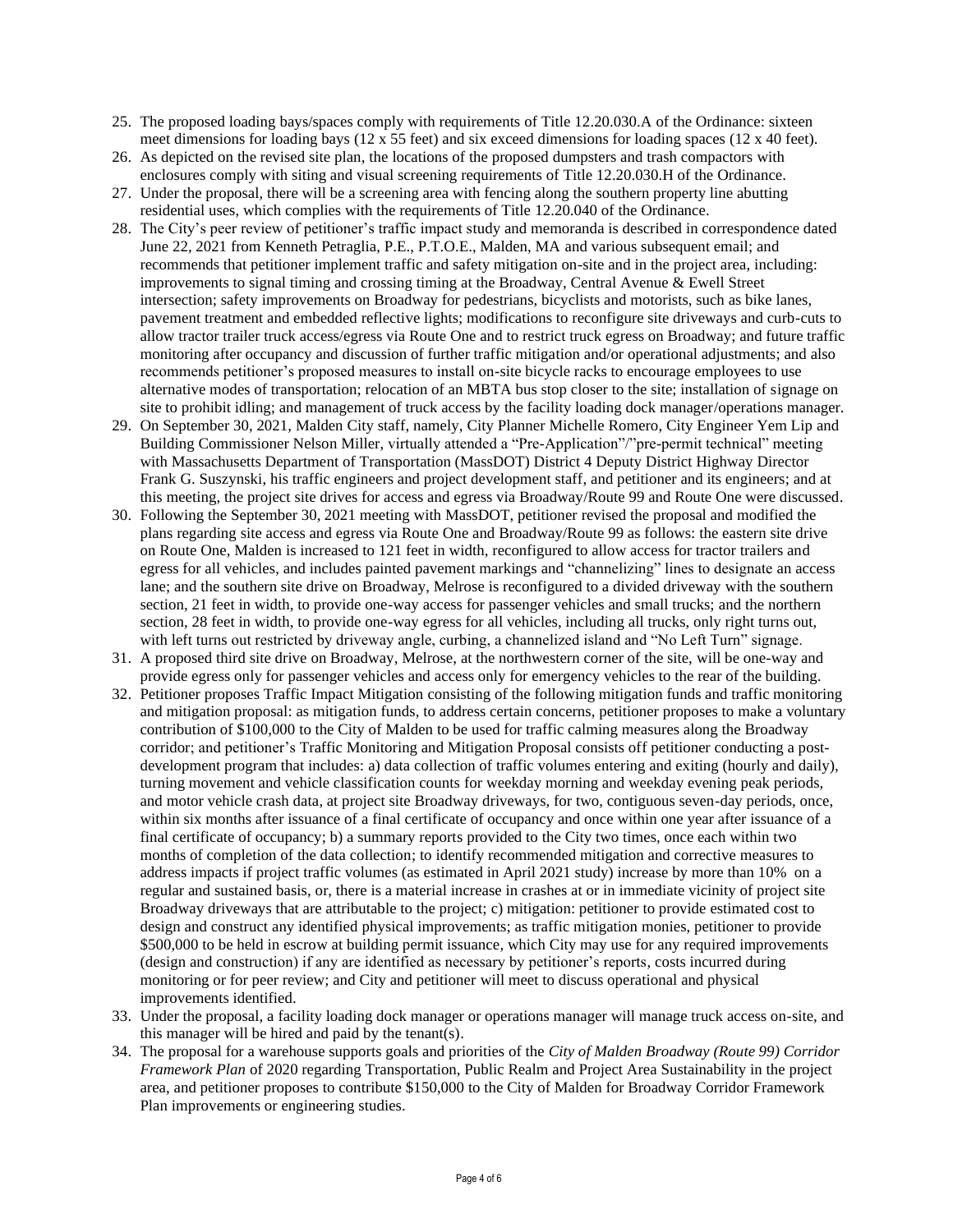- 35. As modified by the conditions of the special permit, the traffic and traffic patterns generated by the proposed warehouse will not adversely impact any of the surrounding streets or create a traffic or safety hazard.
- 36. The proposal is subject to Title 4, Chapter 24, Code of the City of Malden, the Demolition & Alteration Delay Ordinance, because of the proposed demolition of buildings, and on February 22, 2021, the Malden Historical Commission made a determination that the buildings are not significant and their demolition will not be delayed.
- 37. The proposal is subject to the Massachusetts Wetlands Protection Act, Massachusetts General Laws, Chapter 131, Section 40, because located within the 100-foot wetlands buffer zone to an intermittent stream that runs along the southern property line; the Malden Conservation Commission issued an Order of Conditions on July 6, 2021; and the proposal obtained a negative Determination of Applicability from the Melrose Conservation Commission dated May 24, 2021.
- 38. The City Engineer reviewed the proposal and finds the proposed drainage, water and sewer utilities to be acceptable, as stated in email dated August 23, 2021 from Gary Stead, Assistant City Engineer.
- 39. The proposal is subject to City of Melrose zoning; on June 9, 2021, the Melrose Board of Appeal granted variances of height, open space requirements and driveway width for warehouse use (Case 21-016); and on July 26, 2021, the Melrose Planning Board approved the site plan for a warehouse/distribution facility (Case 21-002).
- 40. According to petitioner, no tenant or tenants for the proposed building have been identified.
- 41. Petitioner intends to construct the new building immediately and expects construction to take nine months.
- 42. There is no interior layout for the proposed building, and the proposed floor plan depicts only a single open area, labeled, "Warehouse;" two small rooms, labeled, "electrical," "fire pump;" exterior walls, windows and doors; and petitioner expects the build-out by tenant(s) to take three months.
- 43. The Malden Police Chief reports the current motel use of the property presents serious public safety concerns due to criminal activities that require hundreds of Malden Police and Fire emergency responses every year.
- 44. As community benefits to Ward 8, petitioner intends to make the following voluntary contributions to the City, half at issuance of certificate of occupancy and half six months later: \$200,000 to the Linden Park Ice Skating Rink construction fund, and \$50,000 for youth athletics improvements at Linden Park and Hunting Field.
- 45. There is public support of the proposal: at the public hearing on September 13, 2021, there was public support by the Ward 8 City Councilor, one of three City Councilors-at-Large, Police Chief, more than two dozen Malden residential abutters, and numerous nearby Malden businesses on Broadway; and at the public hearing on January 12, 2022, there was public support by the Mayor, Ward 8 City Councilor, Ward 6 City Councilor, one residential abutter and one resident of Malden.
- 46. There is public opposition to the proposal: at the public hearing on September 13, 2021, there was public opposition by two of three City Councilors-at-Large, the Ward 4 City Councilor and two residents of Ward 8; and at the public hearing on January 12, 2022, by the Ward 4 City Councilor.
- 47. Without knowing the tenant(s) or particular type of wholesale and distribution use that may occupy the property, it cannot be determined whether the use will not be more detrimental to the neighborhood or is in the interest of the common good.
- 48. As modified by the conditions of the special permit, the proposed warehouse use will not be more detrimental to the neighborhood and is in the interest of the common good.
- 49. Petitioner agrees to the proposed warehouse use with accessory distribution use and the proposed conditions of the special permit for this use.

# DECISION (Case #22-01):

On September 13, 2021, the Planning Board tabled the public hearing and its decision to allow the opportunity for the City Planner and City Engineer to meet with MassDOT and petitioner regarding the feasibility of modifications to the proposed site access/egress at Route One and Broadway; and directed that notice of the tabled public hearing be sent to abutters.

On January 12, 2022, the Planning Board granted a special permit for warehouse use with accessory distribution, subject to the following nine (9) conditions:

- 1) All development shall be as per plans unless modified by these conditions.
- 2) Modifications of the floor plans are allowed.
- 3) This special permit authorizes use of the property for warehouse use with accessory distribution; no wholesale or retail sales are allowed.
- 4) No outside storage of any kind is allowed, except for trash stored in enclosed dumpsters.
- 5) Install and maintain privacy fencing as screening along southern property line.
- 6) Implement the following traffic and safety mitigation at the site and project area: